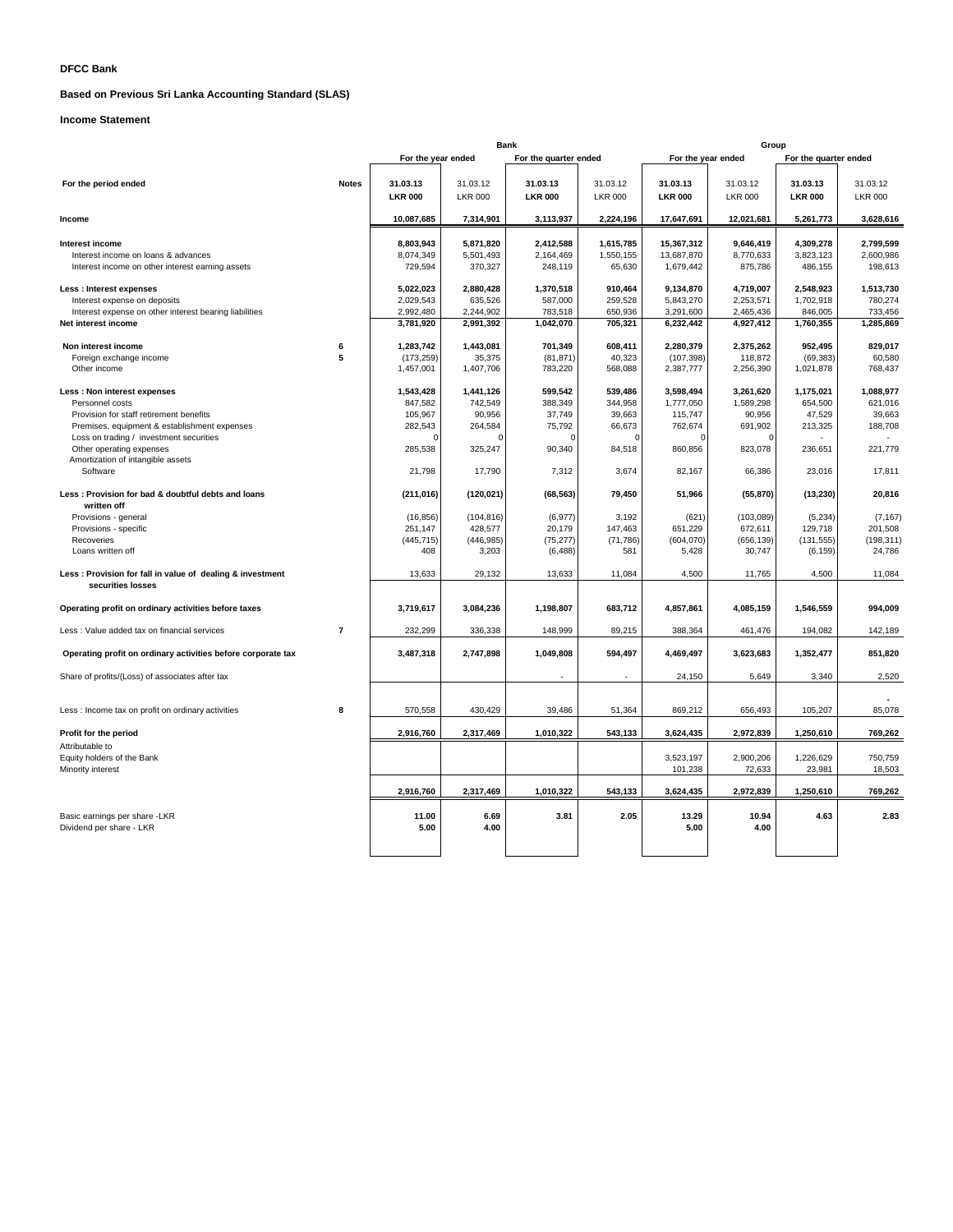### **Balance Sheet**

**Based on Previous Sri Lanka Accounting Standard (SLAS)**

| Based on Previous Sri Lanka Accounting Standard (SLAS)                                       | <b>Bank</b>                |                                       |                            | Group                                 |
|----------------------------------------------------------------------------------------------|----------------------------|---------------------------------------|----------------------------|---------------------------------------|
| As at                                                                                        | 31.03.13<br><b>LKR 000</b> | 31.03.12<br><b>LKR 000</b><br>Audited | 31.03.13<br><b>LKR 000</b> | 31.03.12<br><b>LKR 000</b><br>Audited |
| <b>On-Balance Sheet Assets</b><br>Cash in hand                                               | 301                        | 280                                   | 2,114,792                  | 1,430,388                             |
| Balances with Central Bank of Sri Lanka                                                      | $\mathbf 0$                | $\circ$                               | 2,620,790                  | 1,596,066                             |
| Due from Banks and other financial institutions                                              | 7,263,358                  | 3,534,481                             | 12,801,699                 | 5,399,603                             |
| Investments - trading account<br>Government securities                                       | 485,147<br>409,275         | 189,113<br>123,806                    | 751.362<br>675,490         | 719,023<br>653,716                    |
| Other securities                                                                             | 75,872                     | 65,307                                | 75,872                     | 65,307                                |
| Investments - held to maturity (net of provisions)                                           | 9,855,548                  | 8,320,830                             | 22,689,724                 | 19,474,088                            |
| Government securities                                                                        | 2,477,918                  | 1,413,713                             | 12,672,279                 | 9,914,652                             |
| Investments in ordinary shares<br>Investments in preference shares                           | 5,103,018<br>1,775,500     | 4,922,464<br>1,568,000                | 7,621,727<br>1,791,990     | 7,452,543<br>1,596,990                |
| Investments in debentures                                                                    | 74,850                     | 0                                     | 156,966                    | 80,750                                |
| Investments in unit trusts                                                                   | 424,262                    | 416,653                               | 446,762                    | 441,653                               |
| Less : Provision for decline in value of Investments                                         | $\mathbf 0$                | $\circ$                               | $\circ$                    | 12,500                                |
| Investment in associate companies                                                            | 35,270                     | 35,270                                | 409,474                    | 370,799                               |
| Investment in subsidiary companies<br>Investment in joint venture company                    | 3,782,453<br>655,000       | 3,777,907<br>655,000                  |                            |                                       |
| Less : Provision for decline in value of Investments in Subsidiaries                         | (26, 500)                  | (17, 367)                             |                            |                                       |
| <b>Total loans and advances</b>                                                              |                            |                                       |                            |                                       |
| Total performing loans and advances                                                          | 57,176,289                 | 52,941,881                            | 94,547,689                 | 84,557,383                            |
| Bills of exchange discounted<br>Overdrafts                                                   | $\mathbf 0$<br>$\bf{0}$    | $\circ$<br>$\mathbf 0$                | 305.461<br>13,992,388      | 527,476<br>11,939,734                 |
| Finance leases                                                                               | 9,218,538                  | 8,985,856                             | 10,459,143                 | 9,481,351                             |
| Other loans                                                                                  | 47,957,751                 | 43,956,025                            | 69,790,697                 | 62,608,822                            |
| Total non performing loans and advances                                                      | 4,049,876                  | 3,721,145                             | 7,486,451                  | 6,407,272                             |
| Bills of exchange discounted                                                                 | $\mathbf 0$                | $\circ$                               | 56.582                     | 32.661                                |
| Overdrafts                                                                                   | $\mathbf 0$                | $\mathbf 0$                           | 1,686,429<br>246,593       | 1,261,820                             |
| Finance leases<br>Other loans                                                                | 253,158<br>2,400,981       | 171,340<br>2,218,735                  | 3,420,599                  | 171,780<br>3,029,448                  |
| Loan interest receivable                                                                     | 1,395,737                  | 1,331,070                             | 2,076,248                  | 1,911,563                             |
| Total gross loans and advances                                                               | 61,226,165                 | 56,663,026                            | 102,034,140                | 90,964,655                            |
| Less:                                                                                        |                            |                                       |                            |                                       |
| Interest in suspense                                                                         | 1,395,737                  | 1,331,070                             | 2,924,024                  | 2,564,083                             |
| Provision for credit losses - specific<br>Provision for credit losses - general              | 1,557,784<br>338,067       | 1.747.151<br>354,923                  | 2,559,701<br>486,774       | 2,588,509<br>485,825                  |
| Net loans and advances                                                                       | 57,934,577                 | 53,229,882                            | 96,063,641                 | 85,326,238                            |
| Group balances receivable                                                                    | 39,204                     | 41,597                                | (0)                        |                                       |
| Prepayments                                                                                  | 36,920                     | 43.810                                | 36.920                     | 43,810                                |
| Other receivables                                                                            | 1,382,713                  | 1,294,674                             | 3.241.805                  | 2,457,182                             |
| Deferred tax asset                                                                           | $\mathbf 0$<br>$\mathbf 0$ | $\theta$<br>$\circ$                   | 834                        | 5,583                                 |
| Assets held for sale<br>Intangible assets                                                    | 80,078                     | 29,978                                | 2,875<br>261,668           | 2,875<br>203,861                      |
| Investment property                                                                          | $\mathbf 0$                | $\circ$                               | 169,485                    | 147,981                               |
| Goodwill on consolidation                                                                    |                            |                                       | 226,411                    | 226,411                               |
| Property and equipment (Net of accumulated depreciation)                                     | 438,260                    | 431,606                               | 1,027,655                  | 936,250                               |
| Income tax refund due                                                                        | $\mathbf 0$                | 139,574                               | 1,629                      | 161,020                               |
| <b>Total On Balance Sheet Assets</b>                                                         | 81,962,329                 | 71,706,635                            | 142,420,764                | 118,501,178                           |
| On Balance Sheet Liabilities                                                                 |                            |                                       |                            |                                       |
| <b>Total deposits</b>                                                                        | 14,900,066                 | 11,710,526                            | 61,034,615                 | 44,420,013                            |
| Demand deposits                                                                              | 0                          | $\mathcal{L}$                         | 1,438,681                  | 1,256,908                             |
| Savings deposits                                                                             | $\mathbf 0$                |                                       | 10,005,847                 | 7,172,688                             |
| Time deposits                                                                                | 14,900,066<br>$\mathbf 0$  | 11,710,526                            | 49,106,299                 | 35,521,883                            |
| Margin deposits<br>Other deposits                                                            | $\mathbf 0$                | 0                                     | 131,513<br>352,275         | 274,006<br>194,528                    |
| <b>Total borrowings</b>                                                                      | 40,707,203                 | 36,106,592                            | 47,000,145                 | 43,991,927                            |
| Borrowings from CBSL                                                                         | 494.592                    | 564,675                               | 496,662                    | 564.675                               |
| Borrowings from Banks and financial institutions in Sri Lanka                                | 6,109,000                  | 7,271,270                             | 7.703.738                  | 8,588,671                             |
| Borrowings from Banks and financial institutions abroad                                      | 7,120,238                  | 1,855,514                             | 8,080,536<br>2,732,723     | 1,943,369                             |
| Borrowings under repurchase agreements<br>Debentures - Subordinated                          | 590,000                    | 590,000                               | 1,590,000                  | 5,480,078<br>1,590,000                |
| Debentures - Others                                                                          | 542,400                    | 700,000                               | 542,400                    | 700,000                               |
| Other Borrowings                                                                             | 25,850,973                 | 25,125,133                            | 25,854,086                 | 25,125,134                            |
| Group balances payable                                                                       | 525                        | 222                                   |                            |                                       |
| Interest accrued                                                                             | 1.383.736                  | 1.144.954                             | 2.478.362                  | 1.731.630                             |
| Current taxation<br>Deferred taxation                                                        | 85,936<br>382,796          | 328,039                               | 209,191<br>461,154         | 56.665<br>376,284                     |
| Other liabilities                                                                            | 881,426                    | 662,750                               | 2,443,711                  | 1,842,545                             |
| <b>Total On Balance Sheet Liabilities</b>                                                    | 58,341,688                 | 49,953,083                            | 113,627,178                | 92,419,064                            |
|                                                                                              |                            |                                       |                            |                                       |
| Equity                                                                                       |                            |                                       |                            |                                       |
| Share capital                                                                                | 2,650,977<br>2.064.837     | 2,650,977<br>2,064,837                | 2,650,977                  | 2.650.977                             |
| Share premium<br><b>Stated Capital</b>                                                       | 4,715,814                  | 4,715,814                             | 2,064,837<br>4,715,814     | 2,064,837<br>4,715,814                |
| Statutory reserves                                                                           | 2,006,025                  | 1,485,215                             | 2,006,025                  | 1,485,215                             |
| General reserves                                                                             | 13,779,839                 | 13,779,839                            | 13,779.839                 | 13,779,839                            |
| Retained profit                                                                              | 3,118,963                  | 1,772,684                             | 7,637,109                  | 5,686,342                             |
| Shareholders' equity                                                                         | 23,620,641                 | 21,753,552                            | 28, 138, 787               | 25,667,210                            |
| <b>Minority interest</b><br><b>Total equity</b>                                              | 23,620,641                 | 21.753.552                            | 654,799<br>28,793,586      | 414,904<br>26,082,114                 |
| <b>Total equity and liabilities</b>                                                          | 81,962,329                 | 71,706,635                            | 142,420,764                | 118,501,178                           |
| Off-Balance Sheet Items and Contra Accounts                                                  |                            |                                       |                            |                                       |
| Contingencies                                                                                | 7,498,754                  | 3,778,802                             | 21,476,171                 | 18,379,290                            |
| Commitments                                                                                  | 8,593,074                  | 14,916,351                            | 17,826,314                 | 22,543,390                            |
|                                                                                              |                            |                                       |                            |                                       |
| Net assets value per share, LKR                                                              | 89.10                      | 82.06                                 | 106.14                     | 96.82                                 |
| <b>Memorandum Information</b>                                                                |                            |                                       |                            |                                       |
| Number of employees                                                                          | 458                        | 466                                   | 1,460                      | 1,396                                 |
| Number of branches and extension offices                                                     | 19                         | 19                                    | 148                        | 146                                   |
|                                                                                              |                            |                                       |                            |                                       |
| The highest, the lowest and the last traded market price recorded<br>during the period ended | 31.03.2013                 | 31.03.2012                            |                            |                                       |
|                                                                                              |                            |                                       |                            |                                       |
|                                                                                              |                            |                                       |                            |                                       |
| - Highest price LKR                                                                          | 131.80                     | 115.00                                |                            |                                       |
| - Lowest price LKR                                                                           | 112.60                     | 98.00                                 |                            |                                       |
| - Last traded price LKR                                                                      | 131.10                     | 112.60                                |                            |                                       |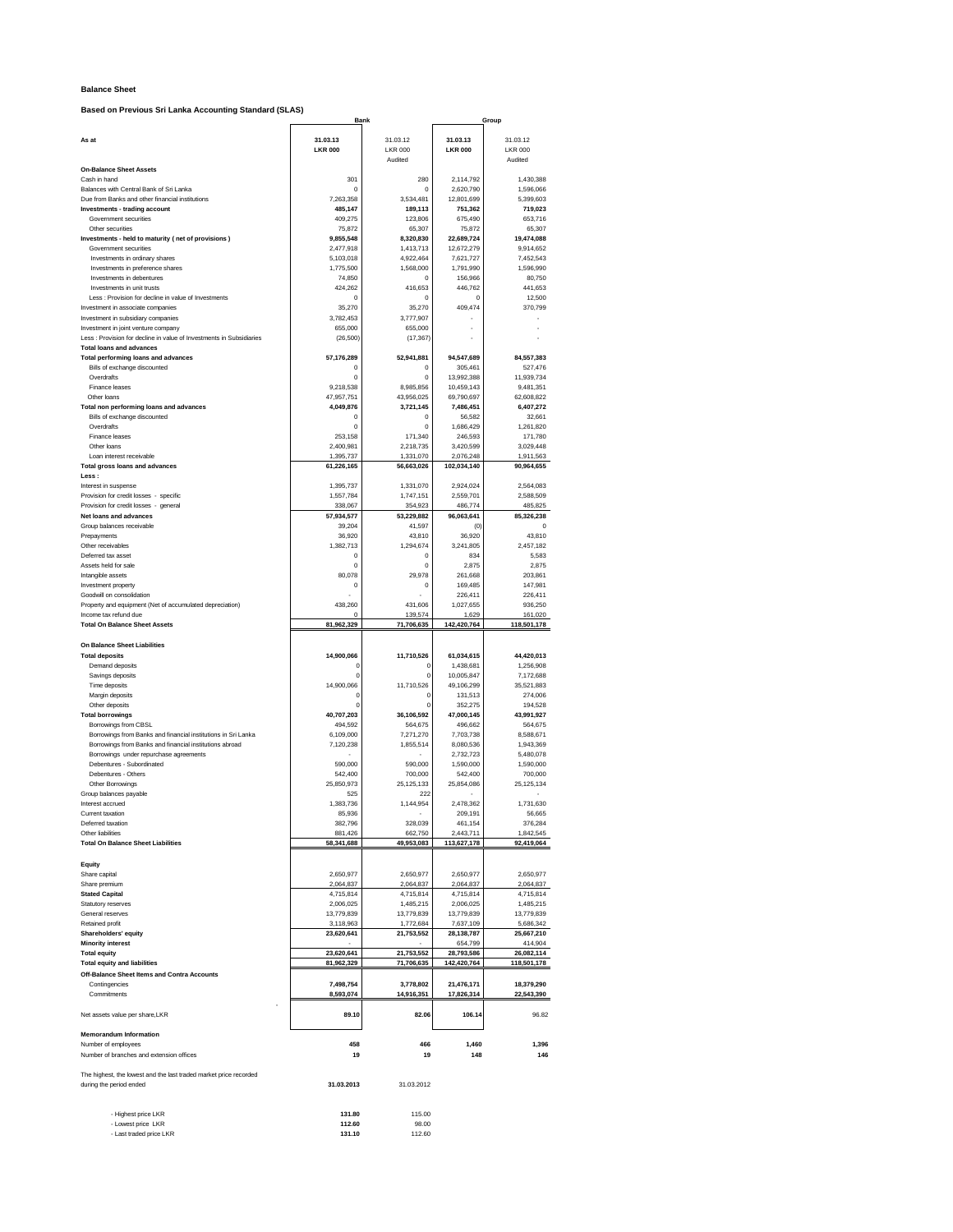# **Statement of Changes in Equity - Bank**

| Based on Previous Sri Lanka Accounting Standard (SLAS)                                                                                          |                                             |                                    |                                                       |                                      |                                        |                                                 |
|-------------------------------------------------------------------------------------------------------------------------------------------------|---------------------------------------------|------------------------------------|-------------------------------------------------------|--------------------------------------|----------------------------------------|-------------------------------------------------|
|                                                                                                                                                 | Ordinary<br><b>Shares</b><br><b>LKR 000</b> | Share<br>Premium<br><b>LKR 000</b> | <b>Statutory</b><br><b>Reserves</b><br><b>LKR 000</b> | General<br>Reserve<br><b>LKR 000</b> | Retained<br>Earnings<br><b>LKR 000</b> | Total<br><b>LKR 000</b>                         |
| Balance as at 01.04.2012<br>Issue of shares under employee share option plan<br>Profit for the period<br>Final dividends approved on 30.06.2011 | 2,648,838<br>2.139                          | 2,054,546<br>10.424                | 1,068,600                                             | 11,379,839                           | 3,067,038<br>2.317.469<br>(795, 208)   | 20,218,861<br>12,563<br>2,317,469<br>(795, 208) |
| Share issue expenses<br>Bonus issue of shares                                                                                                   |                                             | (133)                              |                                                       |                                      |                                        | (133)                                           |
| Transfers                                                                                                                                       |                                             |                                    | 416,615                                               | 2,400,000                            | (2,816,615)                            |                                                 |
| Balance as at 31.03.2012                                                                                                                        | 2,650,977                                   | 2,064,837                          | 1.485.215                                             | 13,779,839                           | 1,772,684                              | 21,753,552                                      |
| Balance as at 01.04.2012                                                                                                                        | 2,650,977                                   | 2,064,837                          | 1,485,215                                             | 13,779,839                           | 1,772,684                              | 21,753,552                                      |
| Profit for the period<br>Final dividends approved on 29.06.2012<br>Dividend written back                                                        |                                             |                                    |                                                       |                                      | 2,916,760<br>(1,060,391)<br>10.720     | 2,916,760<br>(1,060,391)<br>10.720              |
| Transfers                                                                                                                                       |                                             |                                    | 520,810                                               |                                      | (520, 810)                             |                                                 |
| Balance as at 31,03,2013                                                                                                                        | 2.650.977                                   | 2,064,837                          | 2.006.025                                             | 13,779,839                           | 3,118,963                              | 23.620.641                                      |

# **Statement of Changes in Equity - Group**

|                                                                                      |                                             |                                    | Attributable to equity holders of the bank            |                                      |                                        |                                               |                         |
|--------------------------------------------------------------------------------------|---------------------------------------------|------------------------------------|-------------------------------------------------------|--------------------------------------|----------------------------------------|-----------------------------------------------|-------------------------|
|                                                                                      | Ordinary<br><b>Shares</b><br><b>LKR 000</b> | Share<br>Premium<br><b>LKR 000</b> | <b>Statutory</b><br><b>Reserves</b><br><b>LKR 000</b> | General<br>Reserve<br><b>LKR 000</b> | Retained<br>Earnings<br><b>LKR 000</b> | <b>Minority</b><br>Interest<br><b>LKR 000</b> | Total<br><b>LKR 000</b> |
|                                                                                      |                                             |                                    |                                                       |                                      |                                        |                                               |                         |
| Balance as at 01 04 2012                                                             | 2,648,838                                   | 2,054,546                          | 1,068,600                                             | 11,379,839                           | 6.530.865                              | 486.666                                       | 24,169,354              |
| Issue of shares under employee share option plan                                     | 2,139                                       | 10,424                             |                                                       |                                      |                                        |                                               | 12,563                  |
| Profit for the period                                                                |                                             |                                    |                                                       |                                      | 2,900,206                              | 72,633                                        | 2,972,839               |
| Right issue of shares                                                                |                                             |                                    |                                                       |                                      |                                        | 11.682                                        | 11,682                  |
| Increase in ownership interest by the bank that does not result in change of control |                                             |                                    |                                                       |                                      | (132, 906)                             | (110, 230)                                    | (243, 136)              |
| Final dividends approved on 30.06.2011                                               |                                             |                                    |                                                       |                                      | (795, 208)                             |                                               | (795, 208)              |
| Dividends distributed to minority interest by subsidiaries                           |                                             |                                    |                                                       |                                      |                                        | (45, 847)                                     | (45, 847)               |
| Share issue expenses                                                                 |                                             | (133)                              |                                                       |                                      |                                        |                                               | (133)                   |
| Transfers                                                                            |                                             |                                    | 416.615                                               | 2.400.000                            | (2.816.615)                            |                                               |                         |
| Balance as at 31.03.2012                                                             | 2,650,977                                   | 2,064,837                          | 1,485,215                                             | 13,779,839                           | 5,686,342                              | 414,904                                       | 26,082,114              |
| Balance as at 01.04.2012                                                             | 2,650,977                                   | 2,064,837                          | 1,485,215                                             | 13,779,839                           | 5,686,342                              | 414.904                                       | 26,082,114              |
| Profit for the period                                                                |                                             |                                    |                                                       |                                      | 3,523,197                              | 101,238                                       | 3,624,435               |
| Increase in Minority Interest on Deemed Disposal of holding in Subsidiary of JV      |                                             |                                    |                                                       |                                      |                                        | 47,921                                        | 47,921                  |
| Final dividends approved on 29.06.2012                                               |                                             |                                    |                                                       |                                      | (1,060,391)                            |                                               | (1,060,391)             |
| Dividend written back                                                                |                                             |                                    |                                                       |                                      | 10,720                                 |                                               | 10,720                  |
| Dividends distributed to minority interest by subsidiaries                           |                                             |                                    |                                                       |                                      |                                        | (56, 667)                                     | (56, 667)               |
| Increase in ownership interest by the bank that does not result in change of control |                                             |                                    |                                                       |                                      | (1,949)                                | (2, 597)                                      | (4,546)                 |
| Preference share issue - Joint venture                                               |                                             |                                    |                                                       |                                      |                                        | 150,000                                       | 150,000                 |
| Transfers                                                                            |                                             |                                    | 520.810                                               |                                      | (520, 810)                             |                                               |                         |
| Balance as at 31,03,2013                                                             | 2.650.977                                   | 2.064.837                          | 2.006.025                                             | 13.779.839                           | 7.637.109                              | 654.799                                       | 28.793.586              |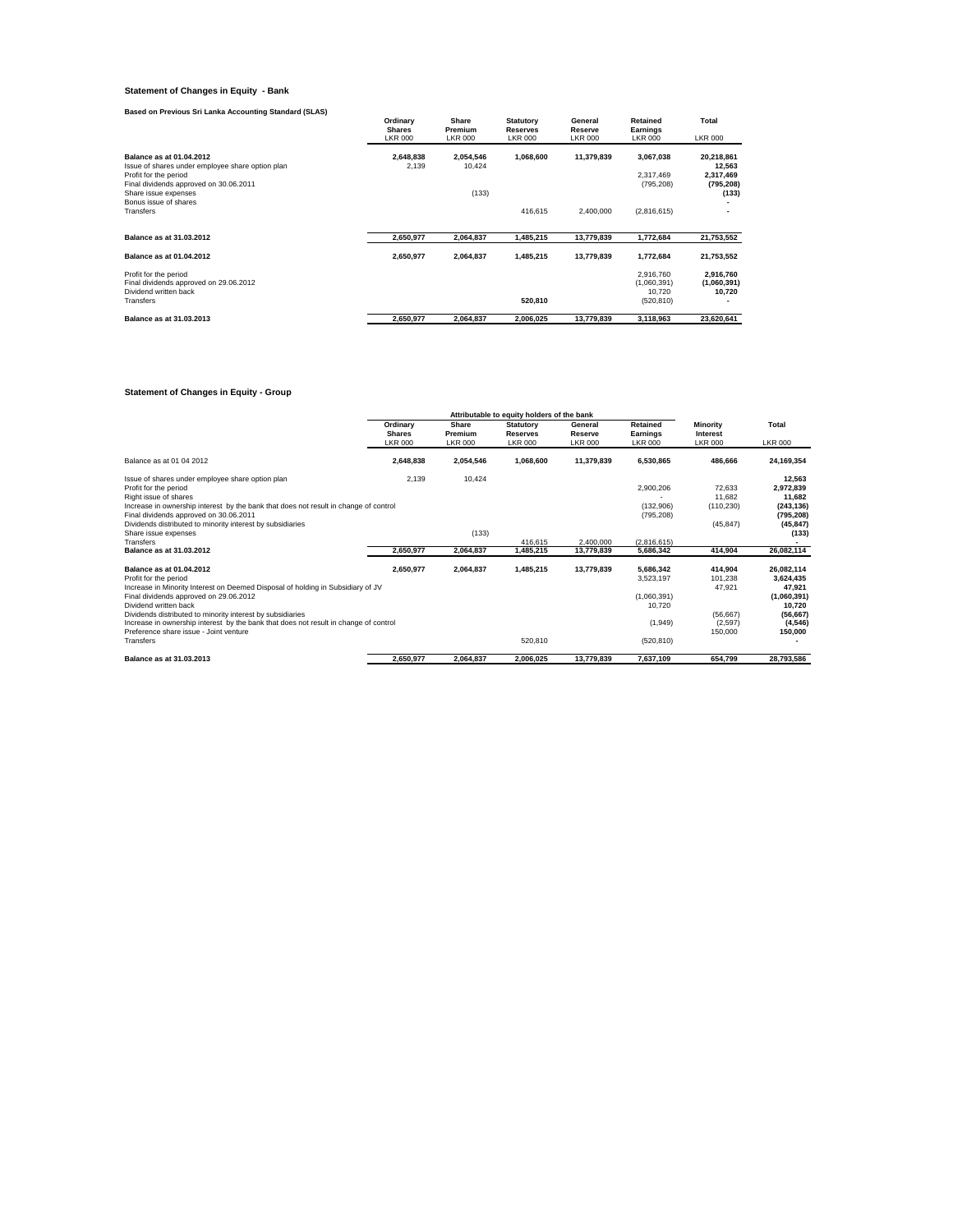# **Cash Flow Statement**

# **Based on Previous Sri Lanka Accounting Standard (SLAS)**

|                                                                         | <b>Bank</b>                   |                            | Group                           |                            |
|-------------------------------------------------------------------------|-------------------------------|----------------------------|---------------------------------|----------------------------|
| For the year ended                                                      | 31 03 2013                    | 31-03-2012                 | 31-03-2013                      | 31-03-2012                 |
|                                                                         | <b>LKR 000</b>                | <b>LKR 000</b>             | <b>LKR 000</b>                  | <b>LKR 000</b>             |
|                                                                         |                               |                            |                                 |                            |
| Cash flow from operating activities                                     |                               |                            |                                 |                            |
| <b>Interest Receipts</b>                                                | 7,866,593                     | 5,413,741                  | 13,875,531                      | 8,641,544                  |
| Interest payments                                                       | (4,803,007)                   | (2,577,612)                | (8,592,679)                     | (4,329,432)                |
| Recoveries on loans previously written off                              | 71,087                        | 119,074                    | 73,223                          | 119,074                    |
| Receipts from other operating activities                                | 313,458                       | 958,768                    | 905,411                         | 1,908,138                  |
| Cash payments to employees & suppliers                                  | (1,536,083)                   | (1,428,550)                | (3,280,489)                     | (2,981,734)                |
| Value added tax                                                         | (232, 299)                    | (359, 454)                 | (395, 414)                      | (463, 147)                 |
|                                                                         |                               |                            |                                 |                            |
| Operating Cash flow before changes in operating assets and liabilities  | 1,679,749                     | 2,125,967                  | 2,585,583                       | 2,894,443                  |
|                                                                         |                               |                            |                                 |                            |
| (Increase )/decrease in operating assets:                               |                               |                            |                                 |                            |
|                                                                         |                               |                            |                                 |                            |
| Deposits held for regulatory or monetary control purposes               | $\bf{0}$                      | 0                          | (1,024,915)                     | (701, 360)                 |
| Funds advanced to customers                                             | (4,390,245)                   | (13,728,756)               | (10,713,304)                    | (27, 853, 251)             |
| Others                                                                  | (116, 656)                    | (14, 931)                  | (454, 147)                      | (92, 452)                  |
| Increase /(decrease) in operating liabilities:                          |                               |                            |                                 |                            |
|                                                                         |                               |                            |                                 |                            |
|                                                                         | $\bf{0}$                      |                            |                                 |                            |
| Security deposits from customers                                        |                               | (950)<br>8,023,779         | 16,522                          | (754)                      |
| Deposits from customers<br>Negotiable certificates of deposit           | 3,189,540<br>0                | (1, 436)                   | 16,670,298<br>194,683           | 18,906,550<br>93,939       |
| Others                                                                  | 187,894                       | 92,909                     | 395,639                         | 146,323                    |
| Net cash flow from operating activities before income tax               | 550,282                       | (3,503,418)                | 7,670,359                       | (6,606,562)                |
| Income tax paid                                                         | (247,718)                     | (721,066)                  | (364, 053)                      | (1,018,881)                |
| Net cash flow from/(used in )operating activities                       | 302,564                       | (4,224,484)                | 7,306,306                       | (7,625,443)                |
|                                                                         |                               |                            |                                 |                            |
| <b>Cash flow from investing activities</b>                              |                               |                            |                                 |                            |
|                                                                         |                               |                            |                                 |                            |
| Dividends received                                                      | 1,048,955                     | 719,660                    | 944,714                         | 667,799                    |
| Interest received                                                       | 615,088                       | 308,560                    | 1,223,833                       | 827,328                    |
| Treasury bills eligible for rediscounting with Central Bank             | (1,813,085)                   | 9,591,161                  | (6,918,756)                     | 7,853,433                  |
| Proceeds from sale and redemption of securities                         | 691,925                       | 717,479                    | 691,925                         | 809,240                    |
| Purchase of securities                                                  | (1,046,930)                   | (3,308,198)                | (1,012,490)                     | (3,316,498)                |
| Investment in associates by Joint Venture                               |                               |                            | (20,000)                        | (192,000)                  |
| Investment in additional shares of subsidiaries-DFCC Vardhana Bank PLO  | (4,546)                       | (1,336,587)                | (4,546)                         | (243, 136)                 |
| Purchase of property, equipment, intangibles and investment property    | (185, 044)                    | (49, 568)                  | (506, 752)                      | (333, 882)                 |
| Proceeds from sale of equipment and investment property                 | 3,086                         | 4,796                      | 32,043                          | 104,305                    |
| Net cash from investing activities                                      | (690, 551)                    | 6,647,303                  | (5,570,029)                     | 6,176,589                  |
| <b>Cash flow from financing activities</b>                              |                               |                            |                                 |                            |
| Issue/redemption of debentures                                          | (157, 600)                    | (1,910,000)                | (157,600)                       | (910,000)                  |
|                                                                         |                               |                            |                                 |                            |
| Issue of new shares under option                                        | 0                             | 12,563                     | $\bf{0}$                        | 12,563                     |
| Issue of new shares by subsidiary (Rights issue)                        | 0                             | $\boldsymbol{0}$           | 0                               | 11,681                     |
| Issue of new shares by joint venture                                    |                               | $\boldsymbol{0}$           | 291,913                         | $\boldsymbol{0}$           |
| Share issue expenses                                                    | $\bf{0}$                      | (133)                      | $\bf{0}$                        | (133)                      |
| Borrowing, medium and long - term                                       | 13,524,738                    | 13,748,692                 | 14,749,693                      | 13,748,692<br>627,458      |
| Other borrowings                                                        | 3,521,750                     | (2,625,500)                | 909,201                         |                            |
| Repayment of borrowing , medium and long - term<br>Dividends paid       | (12, 179, 341)<br>(1,056,071) | (6,217,274)<br>(2,638,552) | (12, 180, 124)<br>(1, 112, 739) | (6,004,059)<br>(2,684,393) |
| Net Cash flow from/(used in) financing activities                       | 3,653,476                     | 369,796                    | 2,500,344                       | 4,801,809                  |
|                                                                         |                               |                            |                                 |                            |
|                                                                         |                               |                            |                                 |                            |
| Net increase/(decrease) in cash & cash equivalents                      | 3,265,489                     | 2,792,615                  | 4,236,621                       | 3,352,955                  |
| Cash & cash equivalents/(overdraft-net) at the beginning of period as   |                               |                            |                                 |                            |
| previously stated                                                       | 4,163,425                     | 1,370,810                  | 8,146,931                       | 4,777,976                  |
|                                                                         |                               |                            |                                 |                            |
| Consolidated adjustment -Synapsys Limited                               | 0                             | $\mathbf{0}$               | $\bf{0}$                        | 16,000                     |
|                                                                         |                               |                            |                                 |                            |
| Cash & cash equivalents /(overdraft-net) at the beginning of the period |                               |                            |                                 |                            |
|                                                                         | 4,163,425                     | 1,370,810                  | 8,146,931                       | 4,793,976                  |
| Cash $\&$ cash equivalents at the end of period                         | 7,428,914                     | 4,163,425                  | 12,383,552                      | 8,146,931                  |
|                                                                         |                               |                            |                                 |                            |
|                                                                         |                               |                            |                                 |                            |
| Reconciliation of cash & cash equivalents                               |                               |                            |                                 |                            |
| Cash & short - term funds                                               | 6,595,659                     | 3,534,762                  | 9,758,382                       | 4,945,199                  |
| Placements with $\&$ loans to banks $\&$ financial institutions         | $\bf{0}$                      | $\boldsymbol{0}$           | 1,795,604                       | $\boldsymbol{0}$           |
| Treasury bills & other securities eligible                              |                               |                            |                                 |                            |
| for rediscounting with Central Bank                                     | 833,255                       | 628,663                    | 833,256                         | 3,059,179                  |
|                                                                         |                               |                            |                                 |                            |
| Securities purchased under resale agreements                            | 0                             | $\boldsymbol{0}$           | $\bf{0}$                        | 220,994                    |
| Borrowing short term - Bank overdrafts                                  | 0                             | $\boldsymbol{0}$           | (3,690)                         | (78, 441)                  |
|                                                                         | 7,428,914                     | 4,163,425                  | 12,383,552                      | 8,146,931                  |

*The Cash Flow Statement of the bank includes the results of associate, joint venture and subsidiary companies only to the extent of the cash flows between Bank and respective companies as required by Sri Lanka Accouting Standards*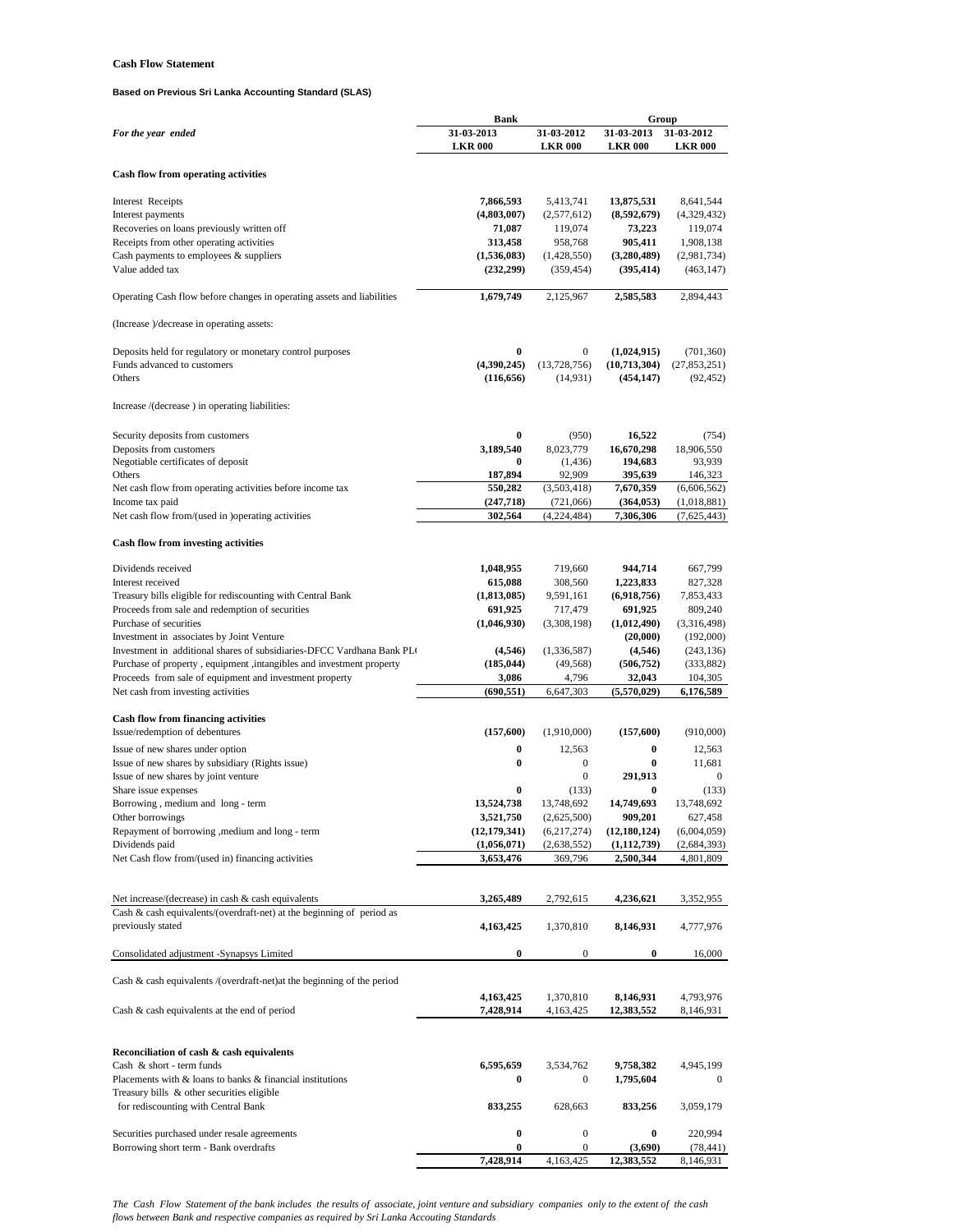# **EXPLANATORY NOTES**

### **Note 1. Accounting policies**

The accounting policies and methods of computation are consistent with those policies and methods followed during the previous financial year.

#### **Note 2. Accounting for investments in associate company and subsidiary companies**

Accounted under cost method in Bank's financial statements. Amounts are based on unaudited financial statements of the associate and subsidiary companies.

### **Note 3. Accounting for investment in Joint Venture Company**

Accounted under proportionate consolidation method in group's financial statements. Amounts are based on unaudited financial statements of the joint venture company.

#### **Note 4. 31 December financial year companies**

These are DFCC Vardhana Bank PLC, Synapsys Ltd (subsidiaries) and Acuity Partners (Pvt) Limited (joint venture) and National Asset Management Limited (associate).

Results of these companies are consolidated with DFCC Bank with a three months gap. Thus the consolidated results for the period ended 31.03.2013 include profits of these companies for the period 01.01.2012 to 31.12.2012.

#### **Note 5. Foreign Exchange Income**

All forward exchange contracts of the bank are in respect of funding swaps (SWAP of foreign currency for LKR). The income<br>derived from LKR is included under net interest income while the premium on forward purchases to cov

#### **Note 6.Non-Interest Income**

**Note 8. Taxation**

|                                                           | Bank                         |                              | Group                        |                              |
|-----------------------------------------------------------|------------------------------|------------------------------|------------------------------|------------------------------|
|                                                           | 31.03.2013<br><b>LKR 000</b> | 31.03.2012<br><b>LKR 000</b> | 31.03.2013<br><b>LKR 000</b> | 31.03.2012<br><b>LKR 000</b> |
| Dividend income                                           | 1.150.309                    | 930.272                      | 1.046.069                    | 874.271                      |
| Net gain on sale of other investment securities           | 120,008                      | 295.417                      | 120,008                      | 295.417                      |
| Marked to market (loss)/ gain on other dealing securities | 10.394                       | (19.957)                     | 10.644                       | (20,029)                     |
| Other income                                              | 3.031                        | 237.349                      | 1.103.658                    | 1.225.603                    |
| Non-interest income                                       | 1.283.742                    | 1.443.081                    | 2.280.379                    | 2.375.262                    |

#### **Note 7. Value added tax on financial services**

|                                                         |                | Bank           | Group          |                |
|---------------------------------------------------------|----------------|----------------|----------------|----------------|
|                                                         | 31.03.2013     | 31.03.2012     | 31.03.2013     | 31.03.2012     |
|                                                         | <b>LKR 000</b> | <b>LKR 000</b> | <b>LKR 000</b> | <b>LKR 000</b> |
| VAT on Financial Services expense-Current year          | 415.883        | 336,338        | 571,948        | 461,476        |
| Over provisoin of VAT on Financial Services-Prior years | (183.584)      | н.             | (183.584)      | ۰              |
|                                                         | 232.299        | 336,338        | 388,364        | 461,476        |

|                              |                              | Bank                         |                              | Group                        |  |
|------------------------------|------------------------------|------------------------------|------------------------------|------------------------------|--|
|                              | 31.03.2013<br><b>LKR 000</b> | 31.03.2012<br><b>LKR 000</b> | 31.03.2013<br><b>LKR 000</b> | 31.03.2012<br><b>LKR 000</b> |  |
| Current Income Tax           | 520.714                      | 405.384                      | 785,273                      | 631.620                      |  |
| Over Provision of Income Tax | (4.912)                      | (27.873)                     | (771)                        | (32, 294)                    |  |
| Deferred tax                 | 54,756                       | 52.918                       | 84,710                       | 57.167                       |  |
|                              | 570,558                      | 430,429                      | 869,212                      | 656,493                      |  |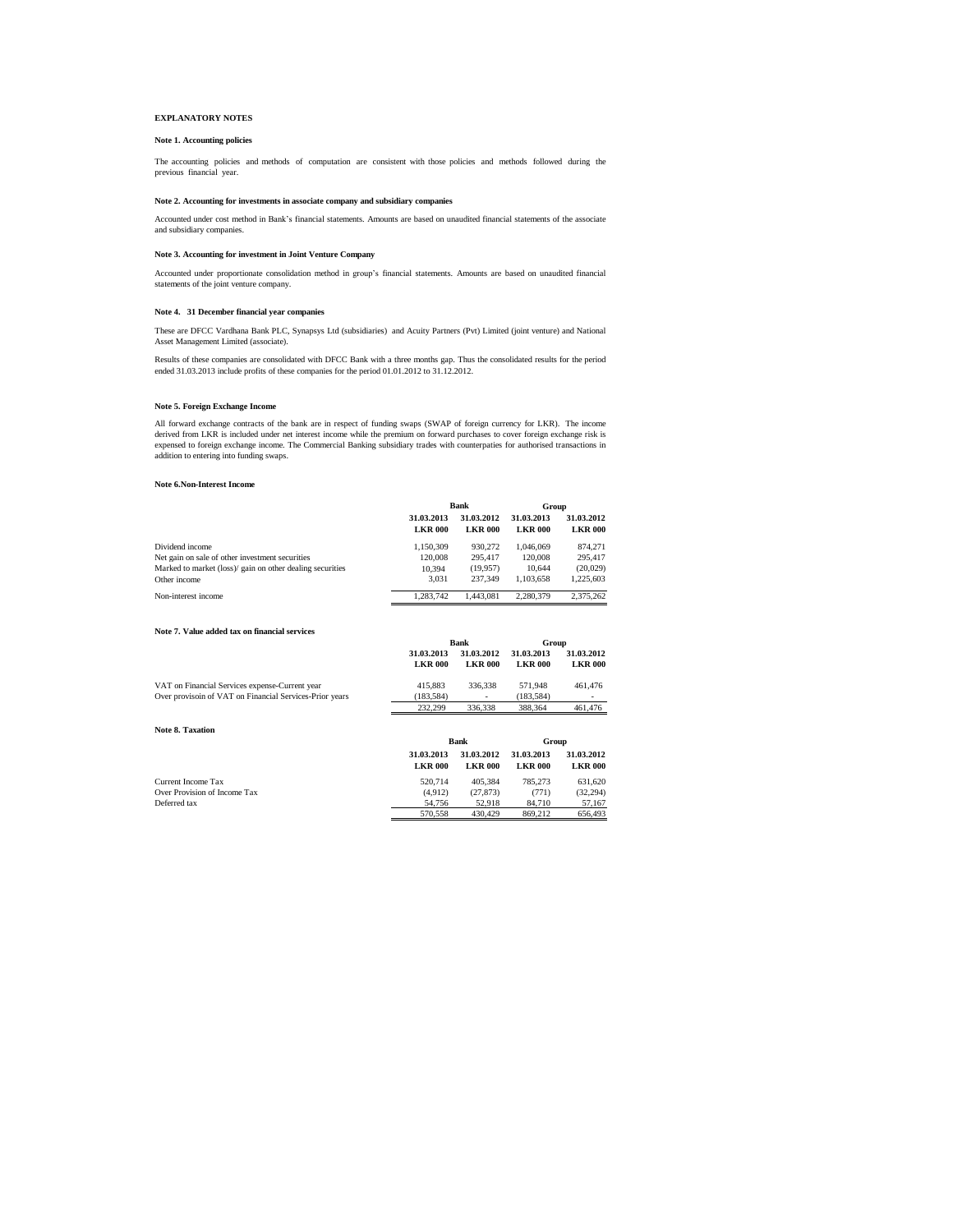#### **Note 9. Investment in Quoted Ordinary Shares**

| Note 9. Investment in Ouoted Ordinary Shares | <b>Bank</b>    |                |  |  |
|----------------------------------------------|----------------|----------------|--|--|
|                                              | 31.03.2013     | 31.03.2012     |  |  |
|                                              | <b>LKR 000</b> | <b>LKR 000</b> |  |  |
| Cost                                         | 4.958.560      | 4,786,760      |  |  |
| Unrecognized gain                            | 11.004.134     | 9.304.328      |  |  |
| Market Value                                 | 15.962.694     | 14.091.088     |  |  |

Market value on 29/05/2013 was LKR 17,445 million

#### **Note 10. Post balance sheet events**

The Directors have recommended the payment of a final dividend of Rs 5 per share for the year ended 31 March 2013, which require the approval of the shareholders at the Annual General Meeting to be held on 28 June 2013. The Board of Directors confirms that the Bank has satisfied the solvency test in accordance with Section 57 of the Companies Act No. 07 of 2007 and have obtained the certificate from the Auditors.

The proposed final dividend exceeds the minimum distribution mandated by the Inland Revenue Act No. 10 of 2006 and therefore the 10% deemed dividend tax, will not be imposed on the Bank.

No other circumstances have arisen which would require disclosure or adjustments to the accounts.

#### **Note 11.**

The Institute of Chartered Accountants of Sri Lanka has issued a new Sri Lanka Financial Reporting Standards (SLFRS) which have become applicable for financial periods beginning on or after 1st January 2012. However in accordance with the ruling dated 11<br>April 2013 issued by the Institute of Chartered Accountants of Sri Lanka on "Comparative f accordance with Sri Lanka Accounting Standards (SLAS) that existed immediately prior to 1st January 2012, with disclosures on<br>impact to the Statement of Comprehensive Income for the period and Net Assets based on SLFRS/LKA

|                                                                                 | Bank           |            | Group      |                   |  |
|---------------------------------------------------------------------------------|----------------|------------|------------|-------------------|--|
|                                                                                 | As at 31 March | As at $31$ | As at $31$ | As at 31          |  |
|                                                                                 | 2013           | March 2012 | March 2013 | <b>March 2012</b> |  |
|                                                                                 | LKR. Mn        | LKR. Mn    | LKR. Mn    | LKR. Mn           |  |
| Net assets as reported under previous Sri Lanka Accounting<br>Statndards (SLAS) | 23,621         | 21,754     | 28,794     | 26,082            |  |
| Consolidation adjustment on part disposal of investment in associate<br>company |                |            | (2, 499)   | (2, 499)          |  |
| Fee income derecognised                                                         | (14)           | (12)       | (81)       | (71)              |  |
| Increase in impairment allowance on loans and advances                          | (39)           | (22)       | (10)       | (7)               |  |
| Fair value adjustment                                                           | 11,112         | 9,386      | 11,164     | 9,436             |  |
| Effective interest rate adjustment                                              | 28             | 32         | 56         | (31)              |  |
| Others                                                                          | (1)            | (3)        | (171)      | 18                |  |
| Net assets as per Sri Lanka Financial Reporting Standards (SLFRS)               | 34,707         | 31.135     | 37.253     | 32,928            |  |

**Total Comprehensive Income**

| Profit for the year as reported under                     | 2.917 | 2.317   | 3.624 | 2.973   |
|-----------------------------------------------------------|-------|---------|-------|---------|
| previous Sri Lanka Accounting Standards (SLAS)            |       |         |       |         |
| Impact on adoption of SLFRS to the income statement       | 32)   | 136     | (86)  |         |
| Impact on adoption of SLFRS to Other Comprehensive Income | 1.736 | (4.377) | 1.757 | (4.468) |
| Total Comprehensive Income as per SLFRS                   | 4.621 | (1.924) | 5.295 | (1.430) |

**Note 12. Disclosures under Appendix 7B of the Listing Rules** 

#### **12.1 Bank has not incurred management fees or any other similar expenditure**

### **12.2 Share Capital**

#### **Number of shares**

 $265,097,688$ 

| Number of shares of the Bank on 31 March 2013 |  |
|-----------------------------------------------|--|
| (No increase from 31 March 2012)              |  |

The Financial Statements of the Bank has retained the concept of par value, authorized capital and share premium account instead of<br>the Stated Capital introduced by the Companies Act No. 7 of 2007 in accordance with sectio 1955 as amended.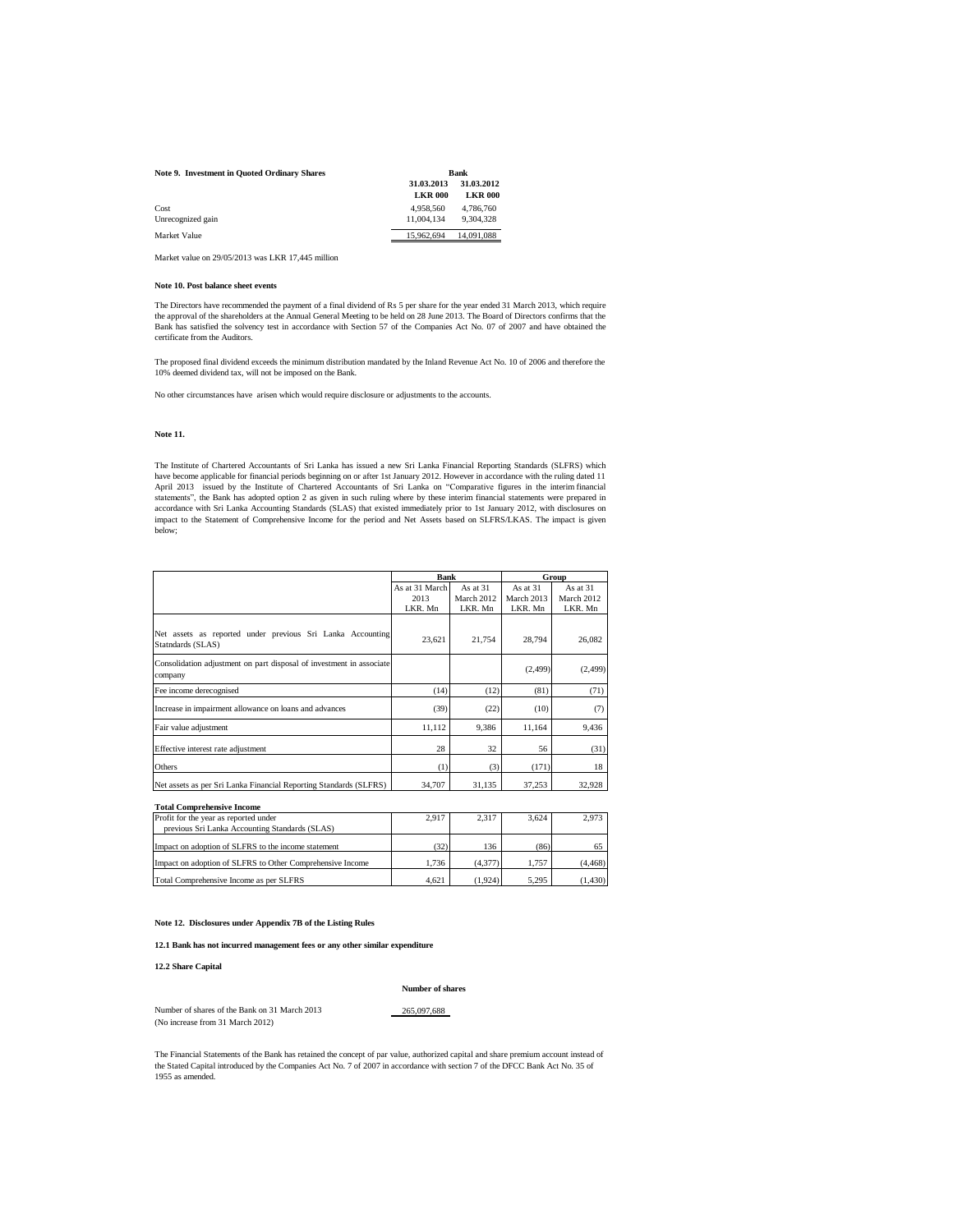# **12.3 Twenty Major Shareholders as at 31.03.2013**

|    | <b>Name of Shareholder/Company</b>                                              | <b>Shareholding</b> | $\frac{6}{9}$ |
|----|---------------------------------------------------------------------------------|---------------------|---------------|
|    | Bank of Ceylon No.2 A/c.                                                        | 38,039,994          | 14.35         |
|    | Hatton National Bank PLC A/c No.1                                               | 32,396,140          | 12.22         |
|    | 3 Sri Lanka Insurance Corporation Ltd-Life Fund                                 | 26,509,832          | 10.00         |
|    | 4 Employees Provident Fund                                                      | 24,368,995          | 9.19          |
|    | 5 Mr M A Yaseen                                                                 | 22,886,700          | 8.63          |
|    | 6 Distilleries Company of Sri Lanka PLC                                         | 17,042,856          | 6.43          |
|    | 7 Seafeld International Limited                                                 | 15,286,794          | 5.77          |
| 8  | HSBC Intl Nom. Ltd-BPSS Lux-Aberdeen Global Asia                                |                     |               |
|    | Pacific Equity Fund                                                             | 12,216,146          | 4.61          |
|    | 9 Renuka City Hotels PLC                                                        | 6,926,870           | 2.61          |
|    | 10 HSBC Intl Nom Ltd-BPSS LDN-Aberdeen Asia Pacific Fund                        | 6,750,000           | 2.55          |
|    | 11 HSBC Intl Nominees Ltd-BP2S London-Edinburg Dragon                           |                     |               |
|    | Trust PLC                                                                       | 5,620,164           | 2.12          |
| 12 | Renuka Hotels Limited                                                           | 4,073,360           | 1.54          |
|    | 13 HSBC Intl Nominees Ltd-BP2S London-Aberdeen Asia                             |                     |               |
|    | <b>Smaller Companies Investment Trust</b>                                       | 3,889,870           | 1.47          |
|    | 14 HSBC Intl Nominees Ltd-BP2S Luxembourg-Aberdeen                              | 3,133,300           | 1.18          |
|    | Globoal Frontier Markets Equity Fund                                            |                     |               |
|    | 15 Employees Trust Fund Board                                                   | 2,474,528           | 0.93          |
|    | 16 Cargo Boat Development Company PLC                                           | 2,098,200           | 0.79          |
|    | 17 HSBC Intl Nominees Ltd-BP2S-London - Aberdeen New Dawn Investment Trust XCC6 |                     |               |
|    | 18 Dawn Investment Trust XCC6                                                   | 1,800,000           | 0.68          |
|    | Mellon Bank N.A. - Florida Retirement System                                    | 1,500,000           | 0.57          |
|    | 19 National Savings Bank                                                        | 1,342,024           | 0.51          |
|    | 20 Aviva NDB Insurance PLC a/c No.07                                            | 1,338,804           | 0.51          |

# **12.4 Public holding as at 31.03.2013 is 63.26%**

### **12.5 Directors' Interests in Shares**

|                                        | <b>No of Shares</b> |
|----------------------------------------|---------------------|
|                                        | As at               |
|                                        | 31.03.2013          |
| Brito, J M S - Chairman                | 38.760              |
| Fonseka, A N - Ex-officio Director     | 142,006*            |
| Abeywardena, A S                       | 10.380              |
| Dayasri, G K                           | 1,036               |
| Gunawardana, H M N S                   | Nil                 |
| Jansz, C R                             | 1,000               |
| Thambiayah, R B                        | 211,200             |
| Thambiayah, S.R - Alternative Director | Nil                 |
| Chandradasa L P                        | 500                 |
| Perumal, J E A                         | 42,475              |
|                                        |                     |

\*Directors' shareholding includes shares held by the spouse.

# **Certification**

We, the undersigned, being the Chairman, the Chief Executive Officer and the Chief Financial Officer of DFCC Bank certify that:

(a) the above statements have been prepared in compliance with the format and definitions prescribed by the Central Bank of Sri Lanka.

(b) the information contained in these statements have been extracted from the unaudited financial statements of the Bank unless indicated as audited .

**30/05/2013**

& Chief Executive

Chairman Ex-officio Director Chief Financial Officer J M S Brito A.N Fonseka S. Nagarajah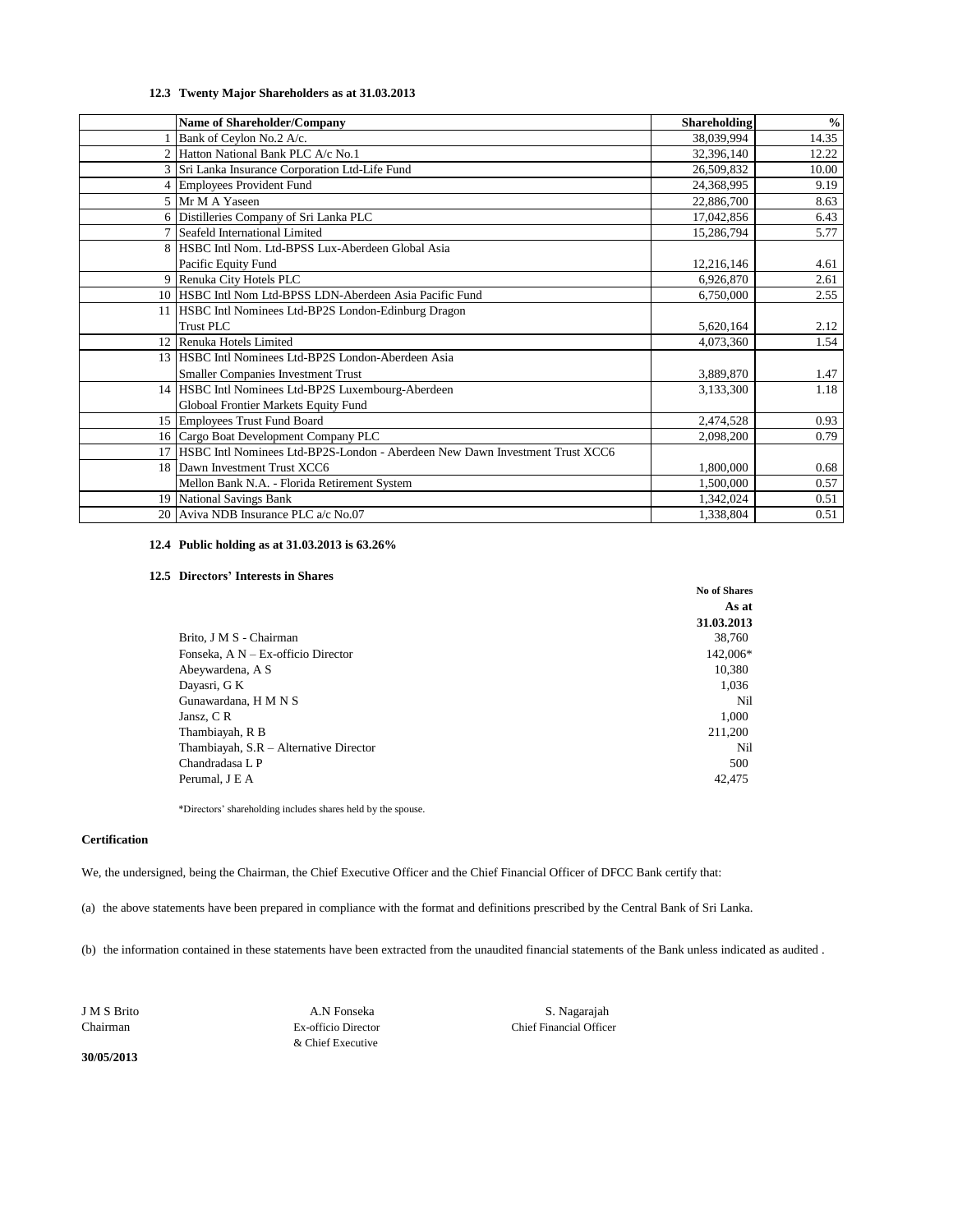**Listed Debentures Note**

|                             | Interest<br>Payable<br>Frequency | Applicable<br><b>Interest Rate</b> | Comparative Govt. Sec.<br><b>Interest Rate (Gross)</b> |  |  |  |
|-----------------------------|----------------------------------|------------------------------------|--------------------------------------------------------|--|--|--|
|                             |                                  | March-13                           | March-13                                               |  |  |  |
| <b>Debenture Categories</b> |                                  |                                    |                                                        |  |  |  |
| <b>Fixed Rate</b>           |                                  |                                    |                                                        |  |  |  |
| 2006/2016 - 14.00% p.a.     | Annually                         | 14.00%                             | 12.39%                                                 |  |  |  |
| <b>Other Ratios</b>         |                                  | 31.03.2013                         | 31.03.2012                                             |  |  |  |
| Debt Equity Ratio           |                                  | 1.72                               | 1.56                                                   |  |  |  |
| Interest cover              |                                  | 1.38                               | 1.72                                                   |  |  |  |
| Liquid Asset Ratio (%)      |                                  | 52.8                               | 52                                                     |  |  |  |